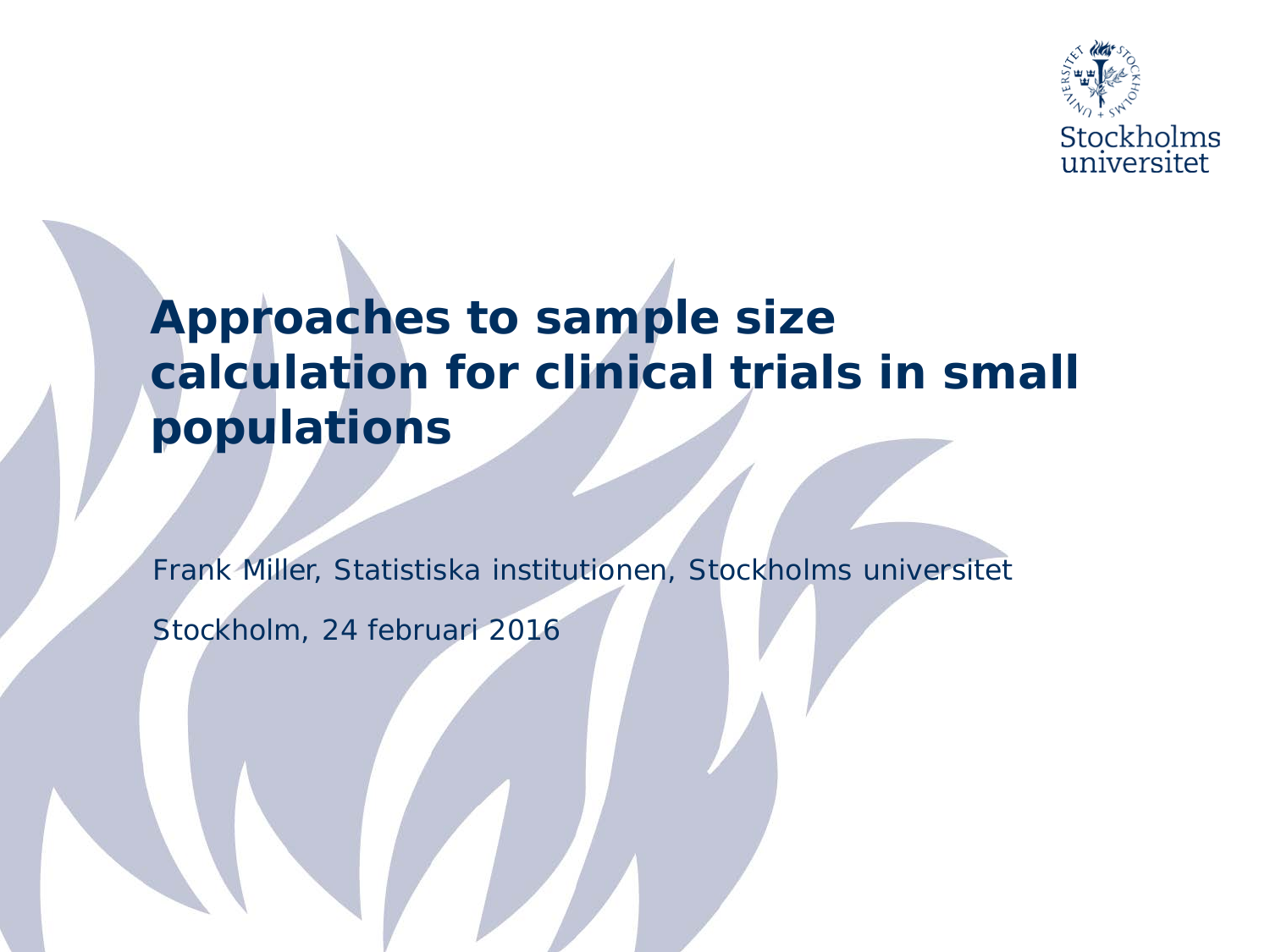## **Joint work**



- This talk is based on a joint work
	- together with Simon Day, Siew Wan Hee, Jason Madan, Martin Posch, Nigel Stallard, Mårten Vågerö and Sarah Zohar
	- for the InSPiRe project, a project which has received funding from the European Union's Seventh Framework Programme under grant agreement no 602144.





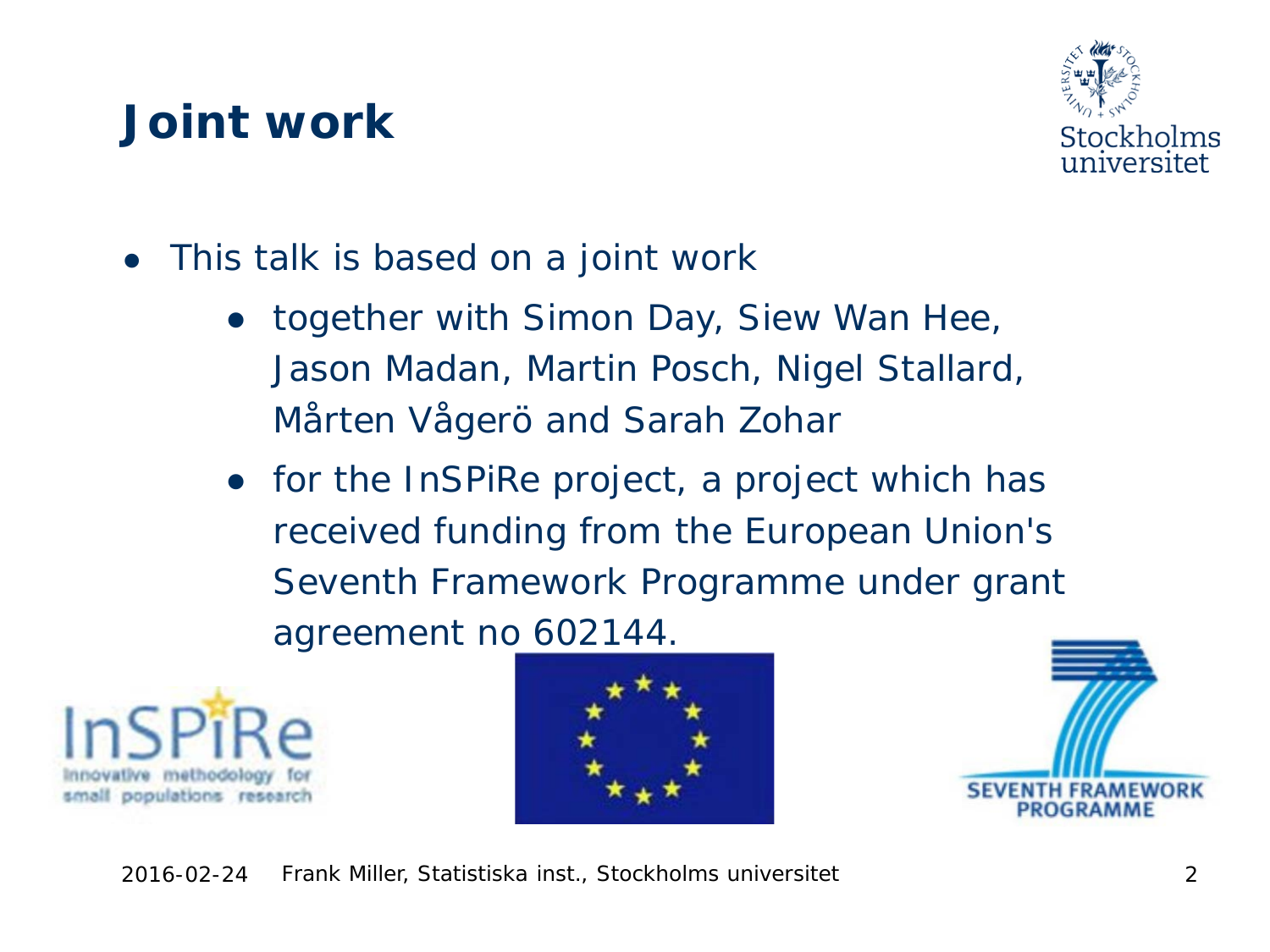### **Outline**



- Example of a rare disease: Lyell's syndrome
- Methods for sample size calculation
	- Traditional
	- Assurance
	- Decision-theoretic
- Sample size for Lyell's case study
- Example 2: Adult-Onset Still's Disease
- Theoretical results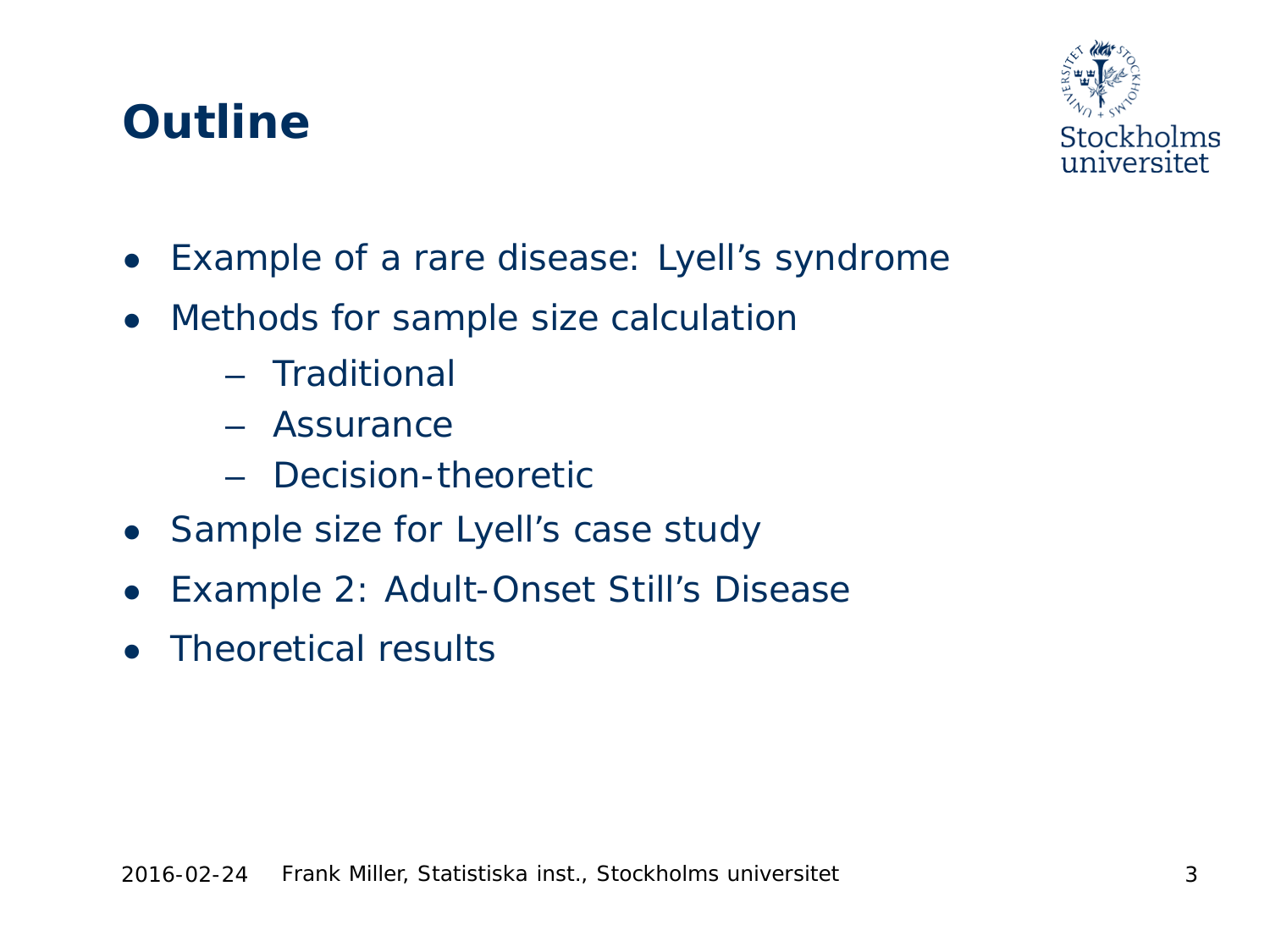# **Lyell's syndrome**



- Life-threatening syndrome
- Drug-induced severe adverse drug reaction: Patient looses top layer skin, over whole body
- Mortality rate 22% in Europe
- In well controlled environment (specialized clinic) lower mortality rate
- Rare: incidence 2/10<sup>6</sup> inhabitants in Europe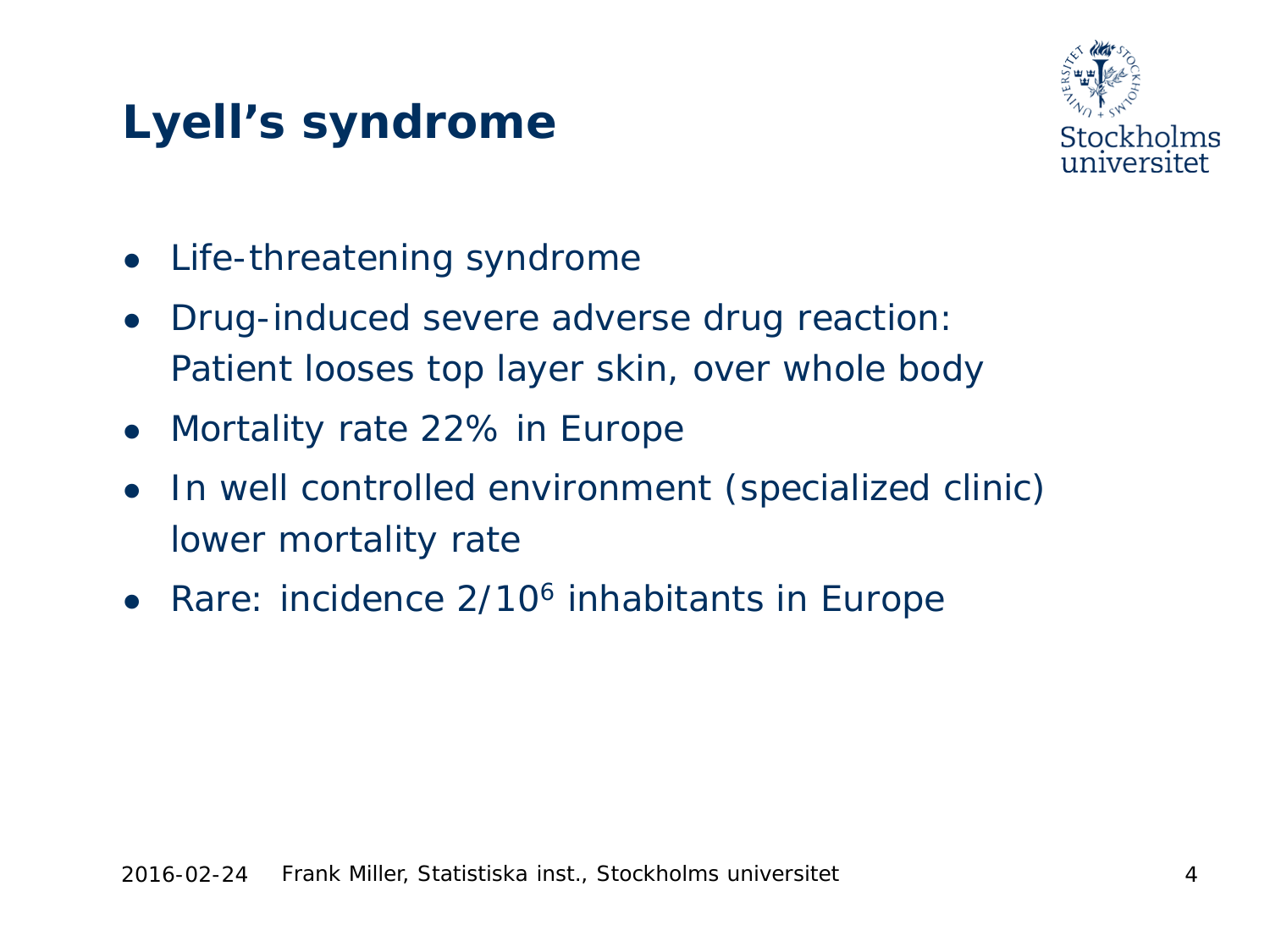# **Lyell's syndrome**



- New cellular therapy:
- $\bullet$  N=500 patients in EU could be reached by new therapy
- Hope that complete healing achieved after  $\sim$  2 weeks
- Effect of new therapy measured by following "primary" endpoint":
	- Is at least 90% of body surface area skin detachment completely healed at Day 10 of therapy?
- Anticipated based on experience:
	- Without new cellular therapy, positive primary endpoint for 50% of patients:  $p_0=0.5$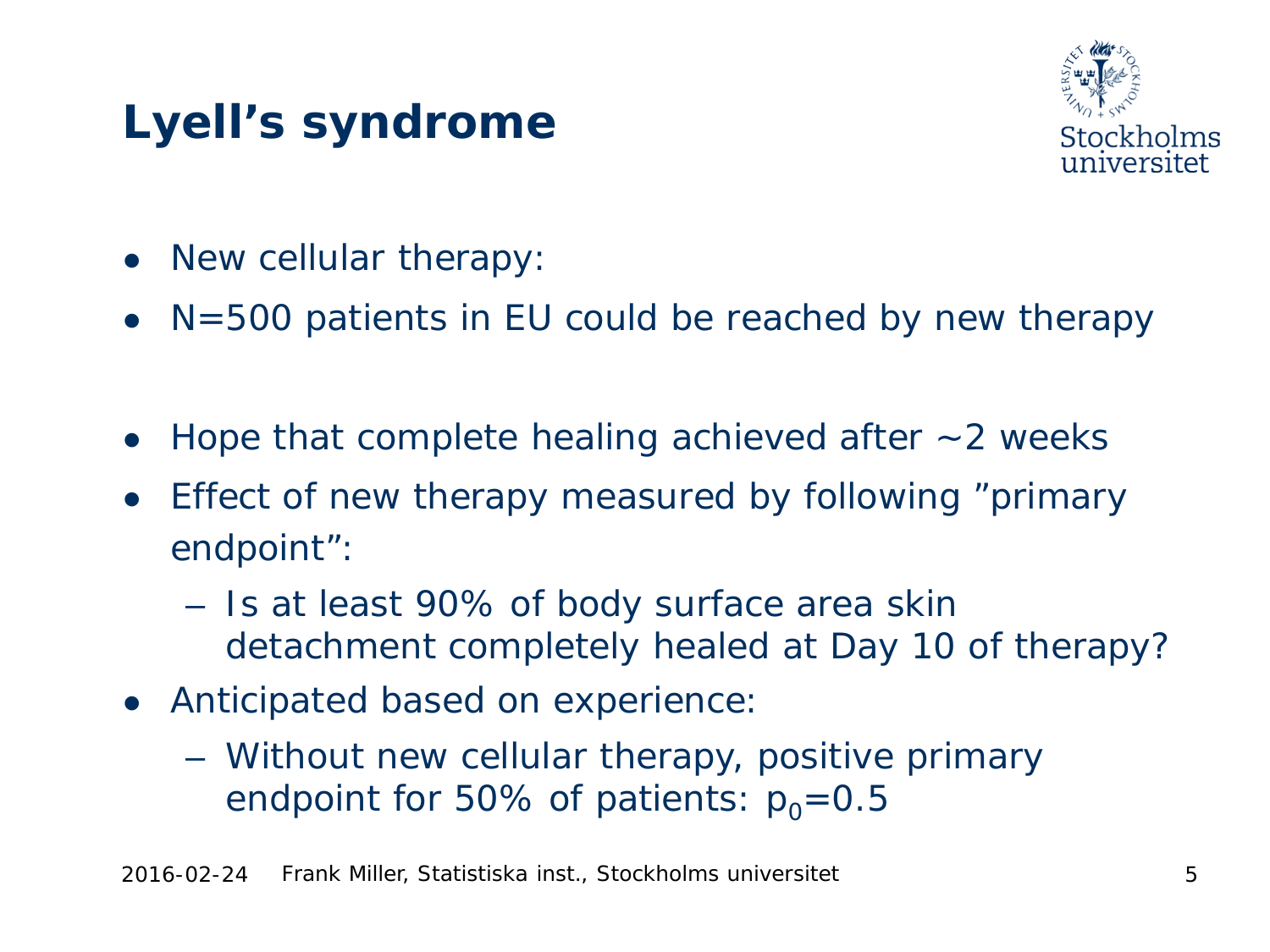# **Lyell's syndrome**



- L'Assistance Publique-Hôpitaux de Paris sponsors a clinical study with n patients receiving new therapy
- Objective: Show that proportion of patients fulfilling primary endpoint is larger than 0.5
- How many patients (n) needed?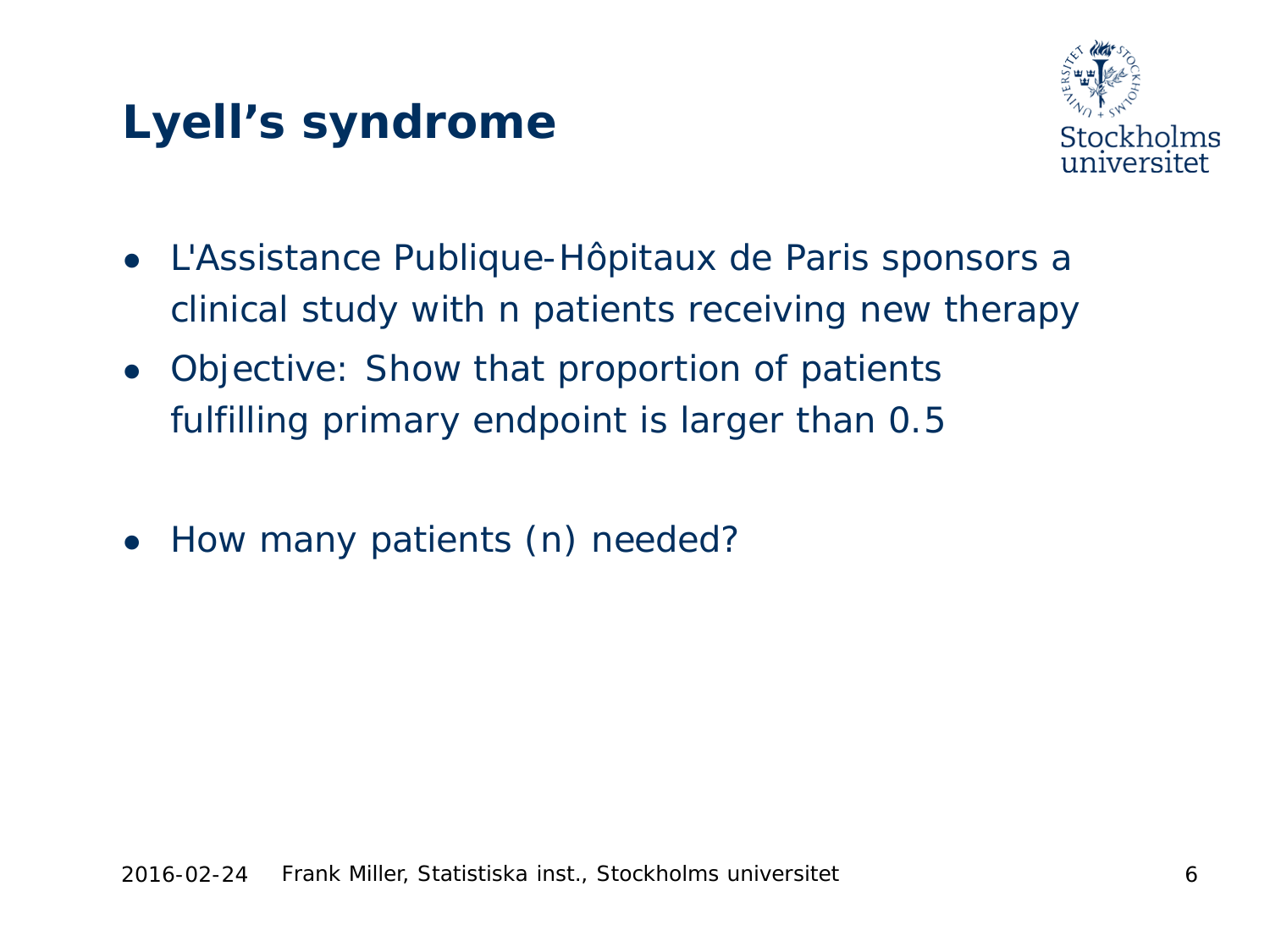

- Traditional approach:
	- Probability to reject  $H_0$  with a significance test of level alpha should be at least 1-β if the proportion of patients fulfilling the primary endpoint is  $p_1$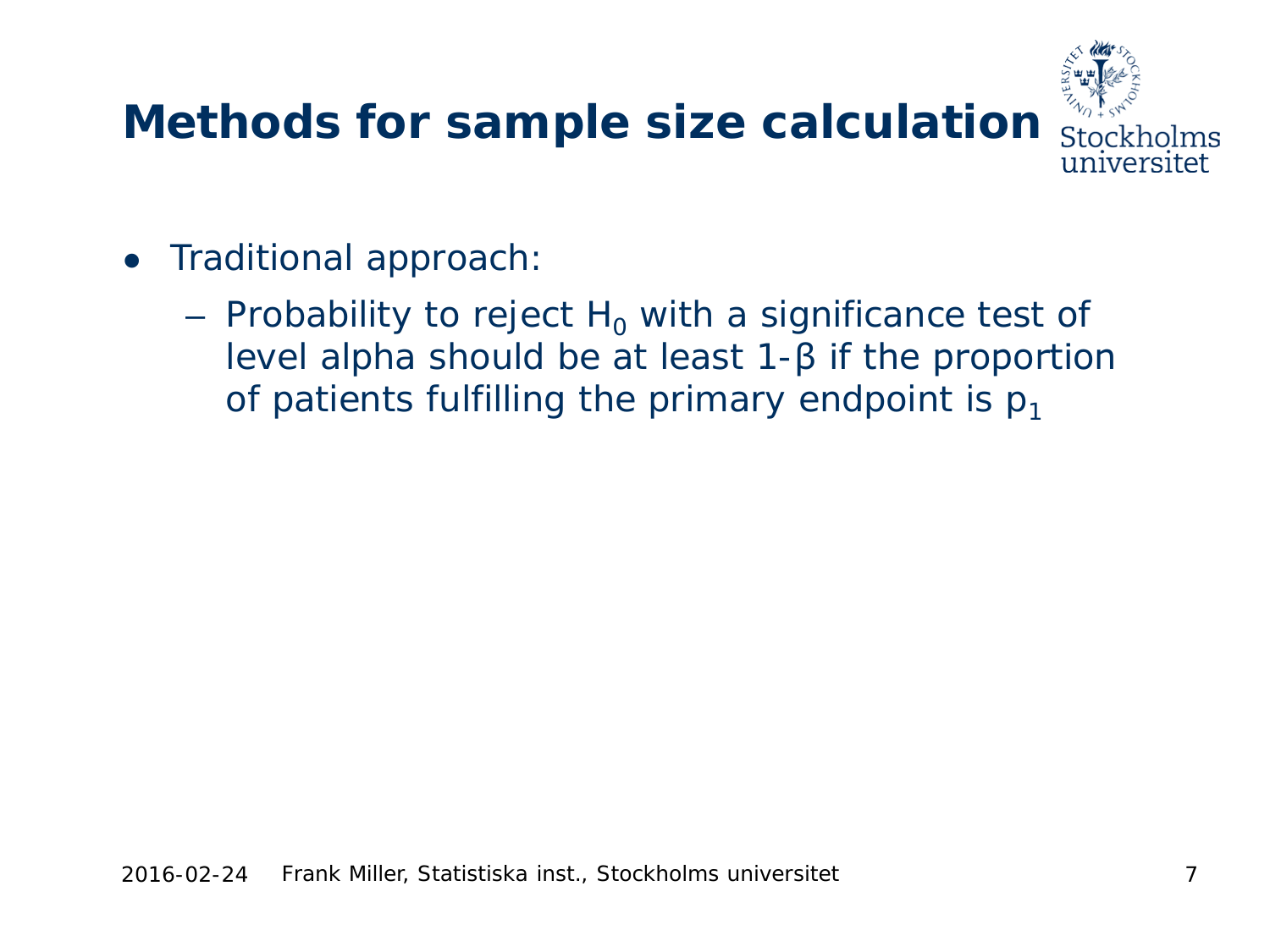# **Methods for sample size calculation**



- Assurance approach (see O'Hagan et al., 2005):
	- Probability to reject  $H_0$  with a significance test of level alpha should be at least 1-β if the proportion of patients fulfilling the primary endpoint p1 **has a distribution F**
- E.g.  $p_1$  assumed to have a beta-distribution Beta(a,b);
	- expected value =  $a/(a+b)$ ,
	- $-$  weight =  $a+b$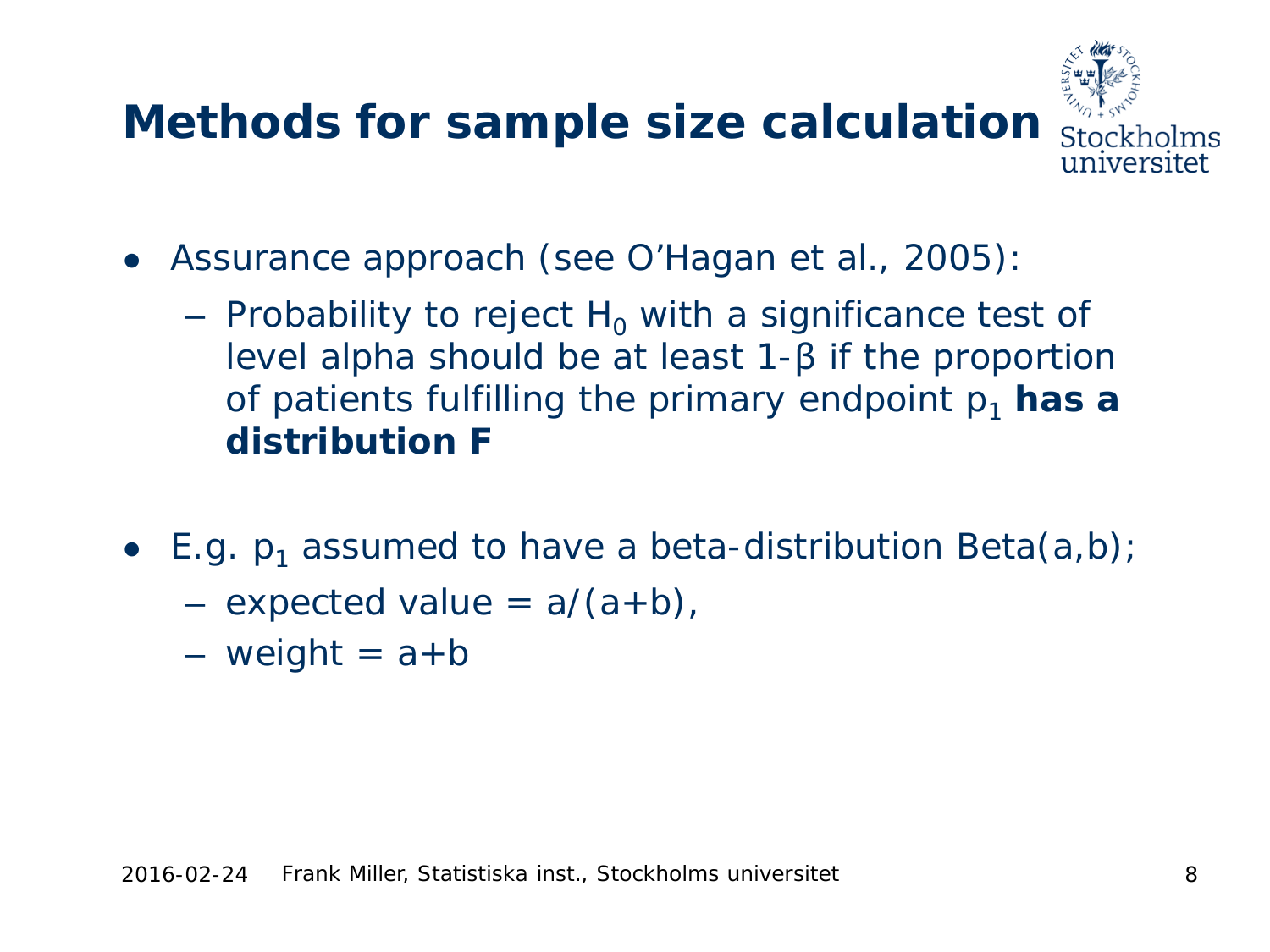### **Computation of sample size**



● Traditional approach:

$$
n = \frac{\left(z_{1-\alpha} + z_{1-\beta}\right)^2 p_0 (1 - p_0)}{\left(p_1 - p_0\right)^2}
$$

● Assurance approach:

$$
assume = \int power_{p_1} F(dp_1) = \int 1 - \Phi\left(z_{1-\alpha} - (p_1 - p_0) / \sqrt{\frac{p_0(1 - p_0)}{n}}\right) F(dp_1)
$$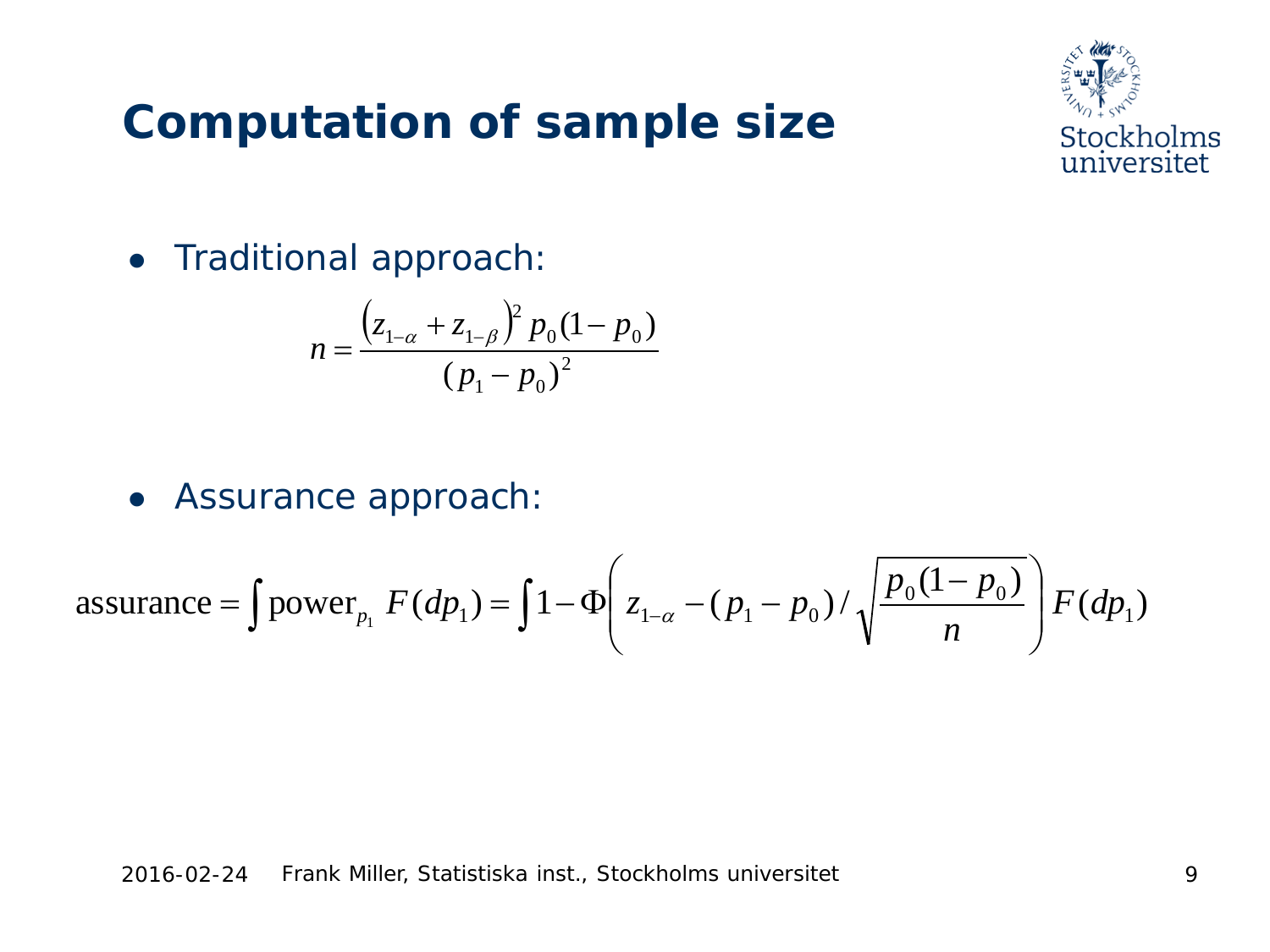## **Sample size for Lyell's syndrome**



• Sample size for traditional and assurance approach (depending on prior)

| <b>Target / assumed mean response</b><br>rate for new treatment<br>(control response rate $= 0.5$ ) | 0.55   | 0.60   | 0.65   | 0.70   | 0.75 | 0.80 | 0.85 | 0.90            |
|-----------------------------------------------------------------------------------------------------|--------|--------|--------|--------|------|------|------|-----------------|
| <b>Traditional approach</b>                                                                         | >500   | 197    | 88     | 50     | 32   | 22   | 17   | 13              |
| <b>Assurance, prior weight=20</b>                                                                   | $\ast$ | >500   | 283    | 88     | 44   | 27   | 18   | 13 <sup>7</sup> |
| <b>Assurance, prior weight=10</b>                                                                   | $\ast$ | $\ast$ | >500   | 158    | 59   | 31   | 20   | 14              |
| <b>Assurance, prior weight= 2</b>                                                                   | $\ast$ | $\ast$ | $\ast$ | $\ast$ | >500 | 79   | 27   | 18              |

Significance level alpha=0.05, power=1-beta=0.8,  $p_0$ =0.5, beta-distribution as prior for assurance \*for these cases, the assurance would be < 0.8 even for infinitively large sample size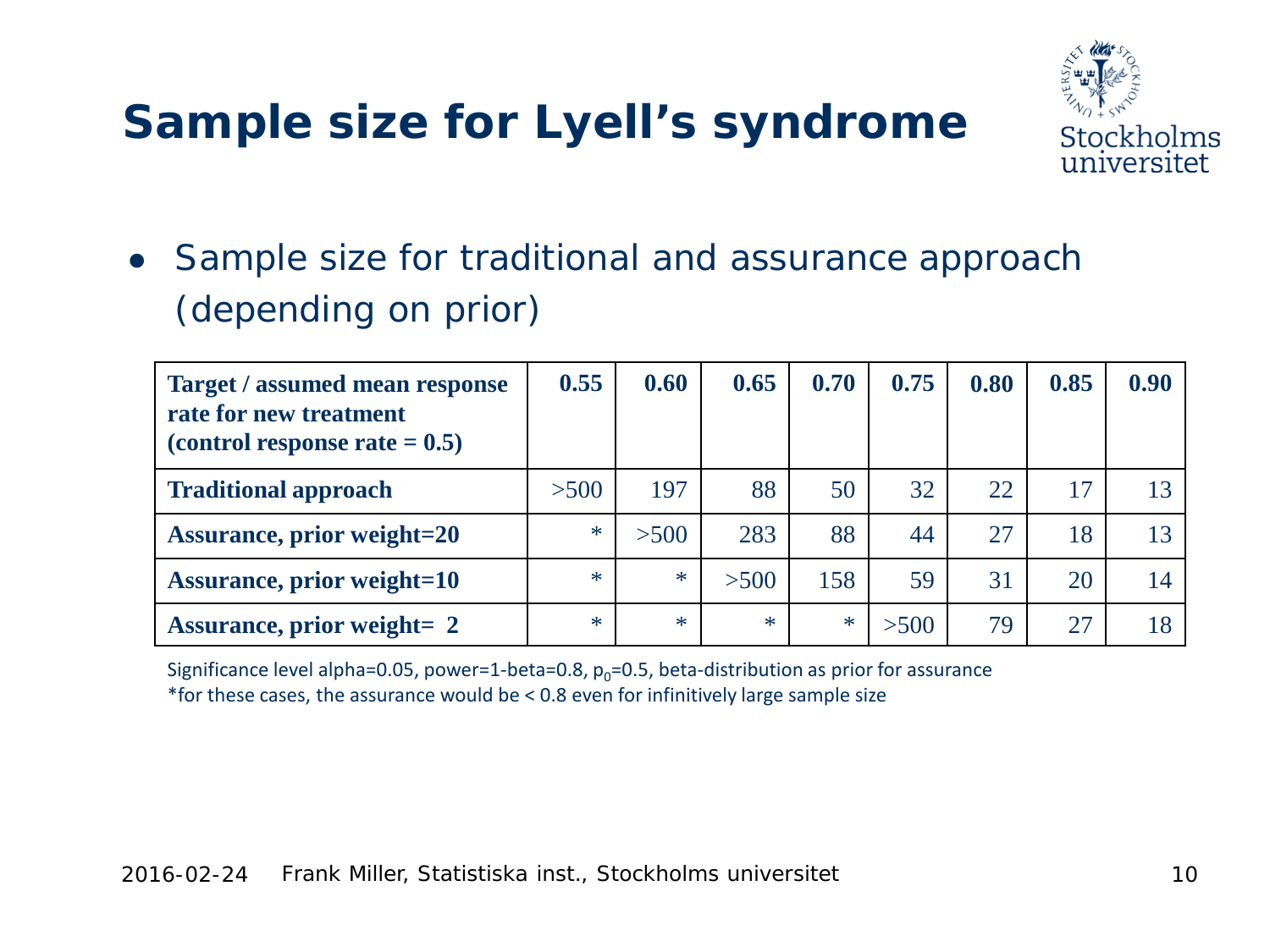# **Methods for sample size calculation**



- Decision-theoretic approach:
	- Decision: n
	- Each result (depending on decision and on observed random variables) has specific utility  $U = U(n, X)$
	- Expected utility is (here) called gain: G=EU
	- Gain depends on unknown parameters (here  $p_1$ )
	- If we have a prior for unknown parameters, we can calculate the expected gain *G*=EG
- Hee et al. (2015) review decision-theoretic designs

2016-02-24 Frank Miller, Statistiska inst., Stockholms universitet 11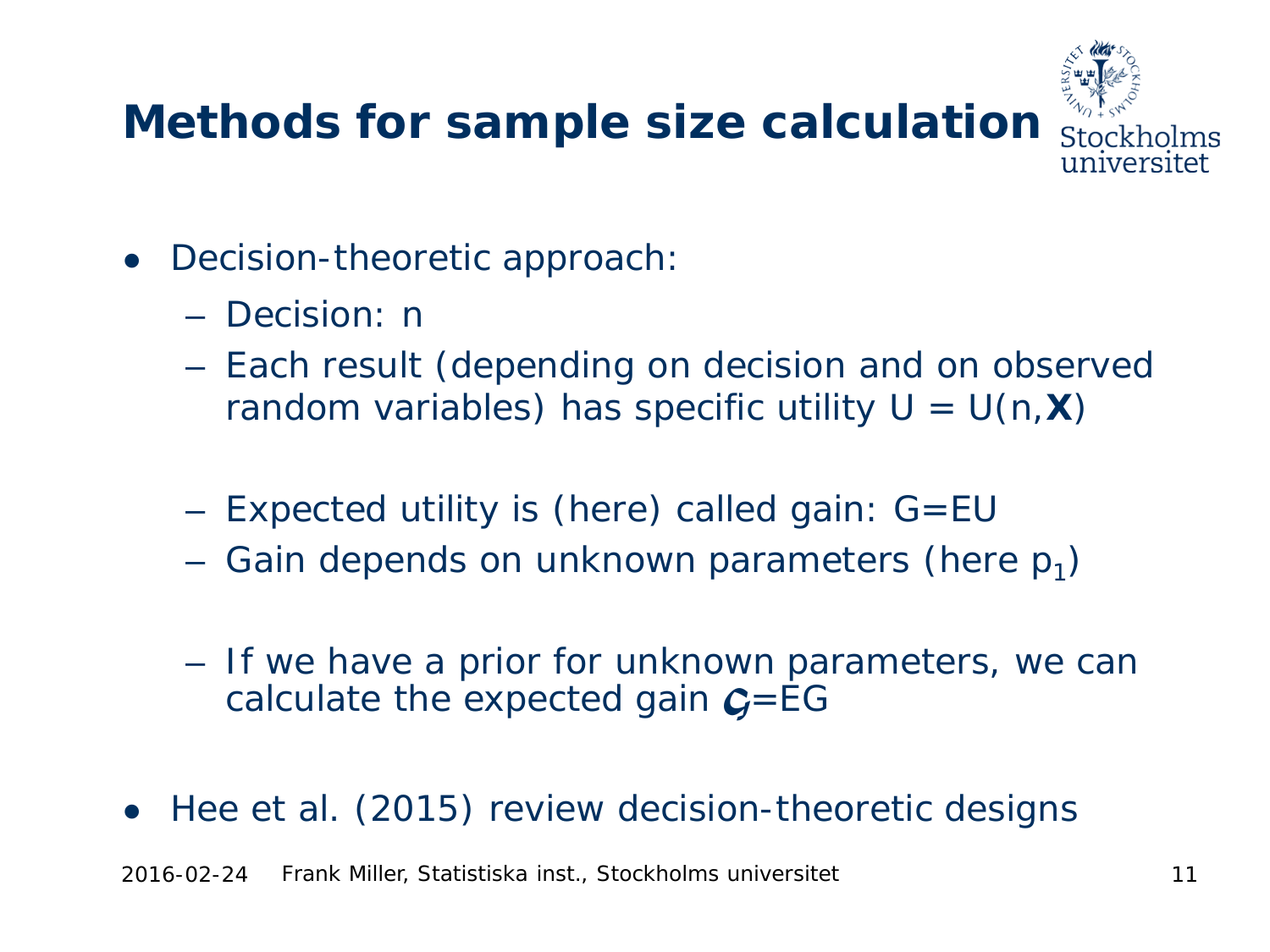## **Decisions for Lyell's syndrome**



- Decisions in the Lyell's syndrome case:
	- Sample size n
	- After study: Decide about treatment for future patients



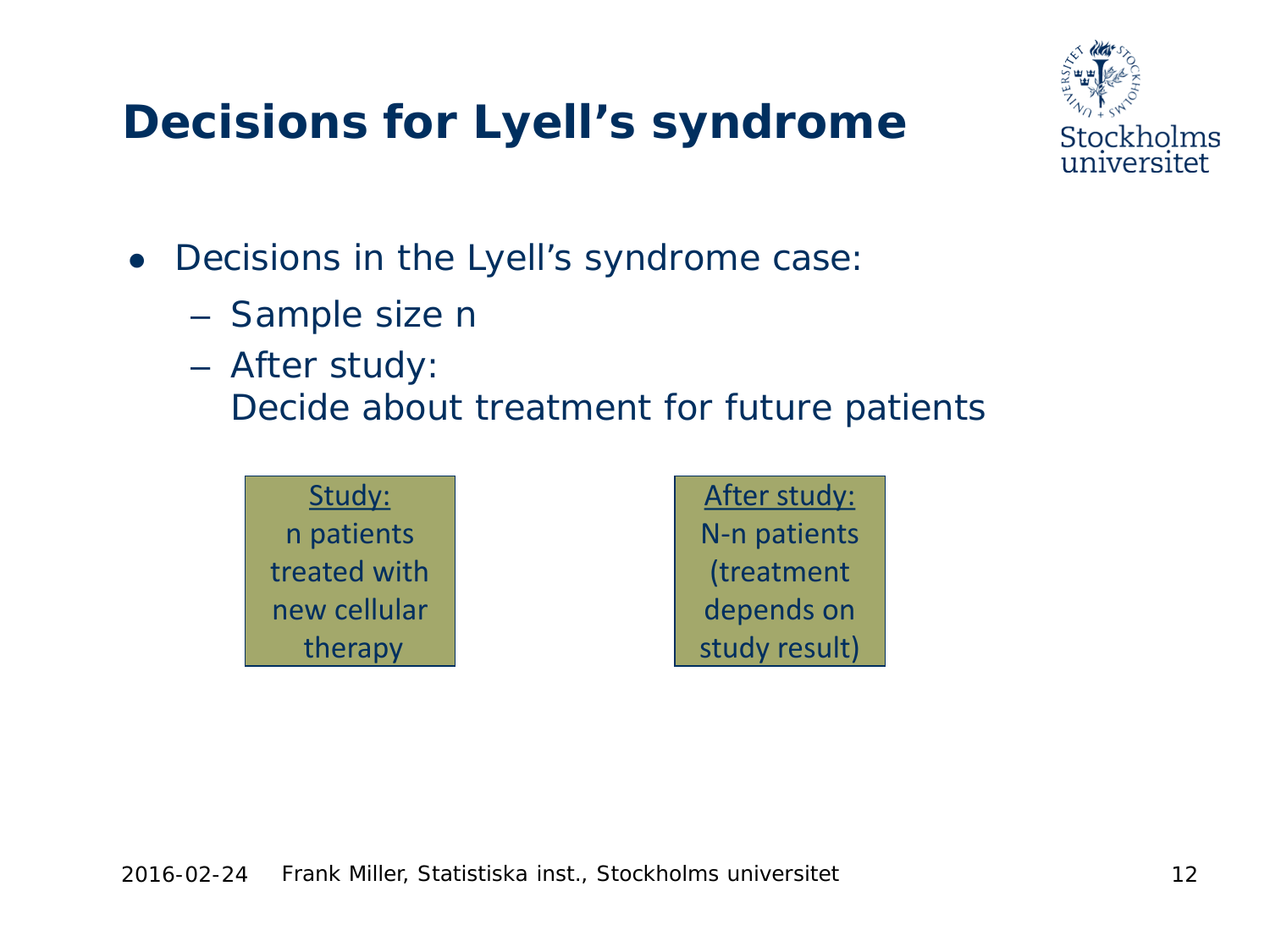# **Utility for Lyell's syndrome**



- Utility for the Lyell's syndrome case:
	- Patients treated successfully has utility which is valued as 100 000 €
	- Costs of a patient being in the study and for new therapy: 25 000  $\epsilon$
	- Costs of patient being treated with new therapy after study: 5 000 €
- $X_i = 1$  if patient i treated successfully;  $X_i = 0$  if not
- Utility for a patient in study:  $U = 100 X_i 25$
- Utility for a patient after study:  $U = 100 X_i 5$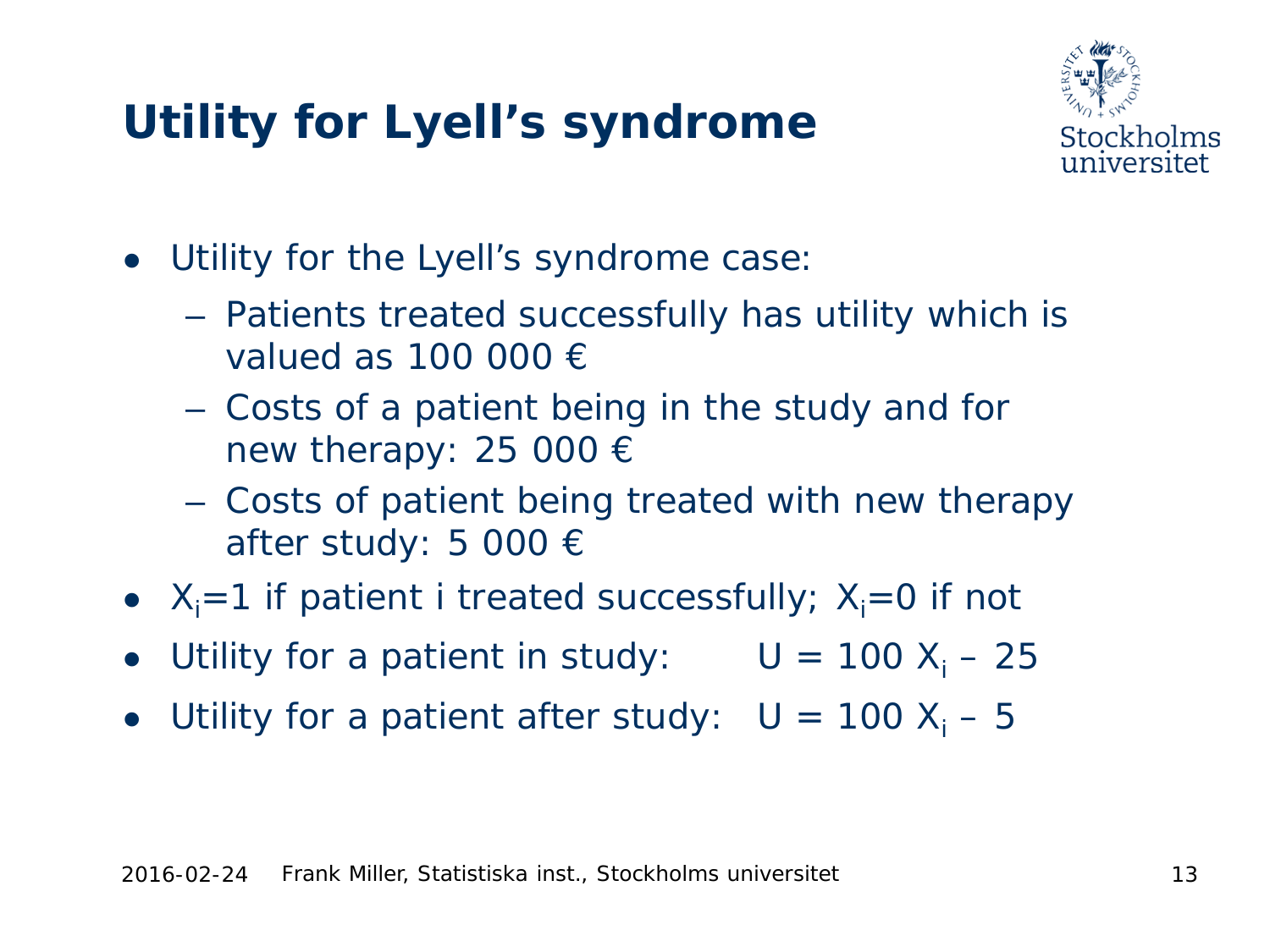# **Sample size for Lyell's syndrome**



• Optimal sample size (depending on prior)



• Chosen sample size for study:  $n=15$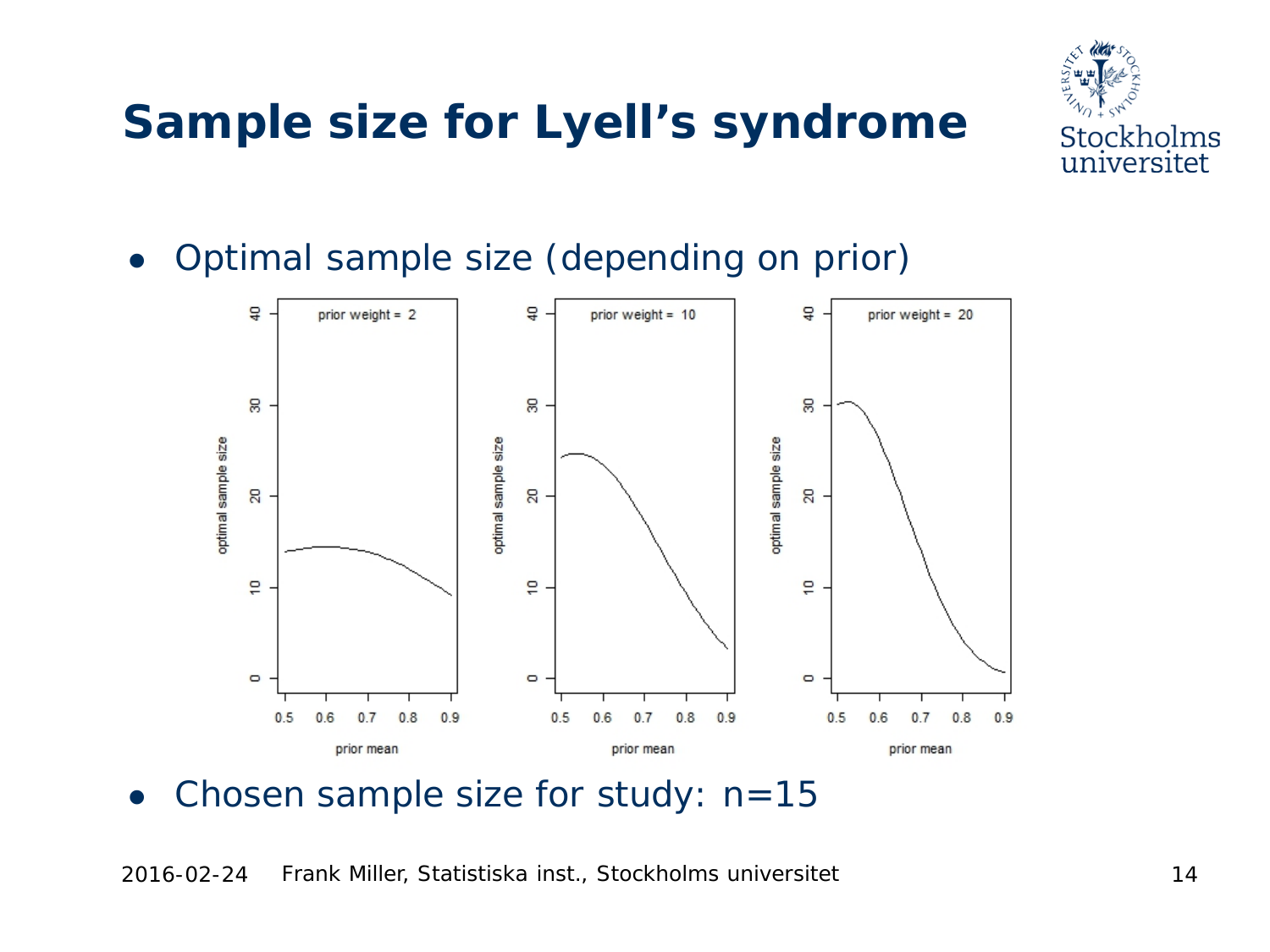



### ● Different priors



#### 2016-02-24 Frank Miller, Statistiska inst., Stockholms universitet 15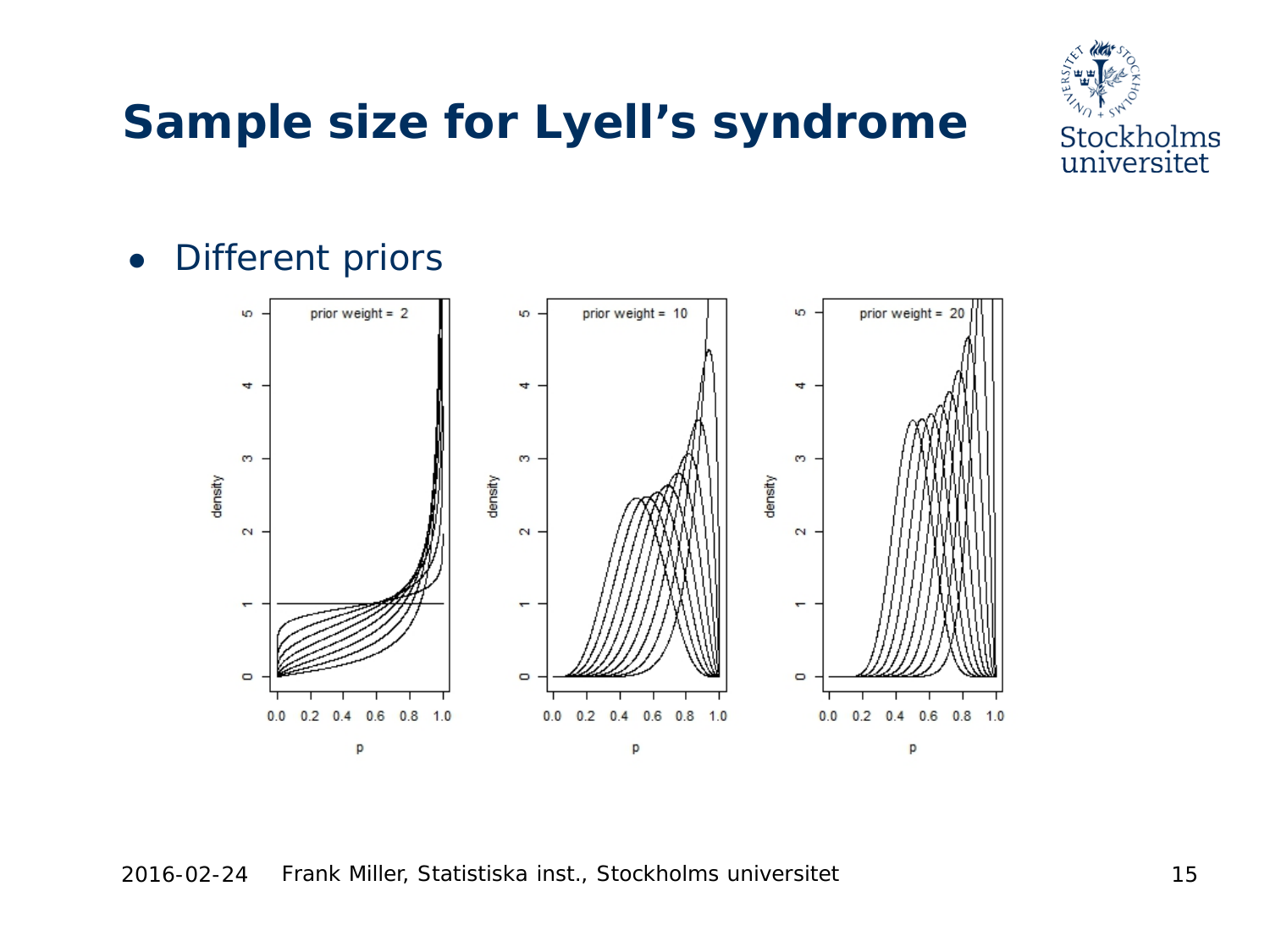### **Adult-Onset Still's Disease**



- Adult-Onset Still's Disease (AoSD) is a chronic symptomatic disease affecting around N=1000 patients in the EU
- A randomized clinical trial comparing the treatment anakinra (n patients) with control (n patients) is planned
- Measurement of primary interest: remission (one binary variable for each patient)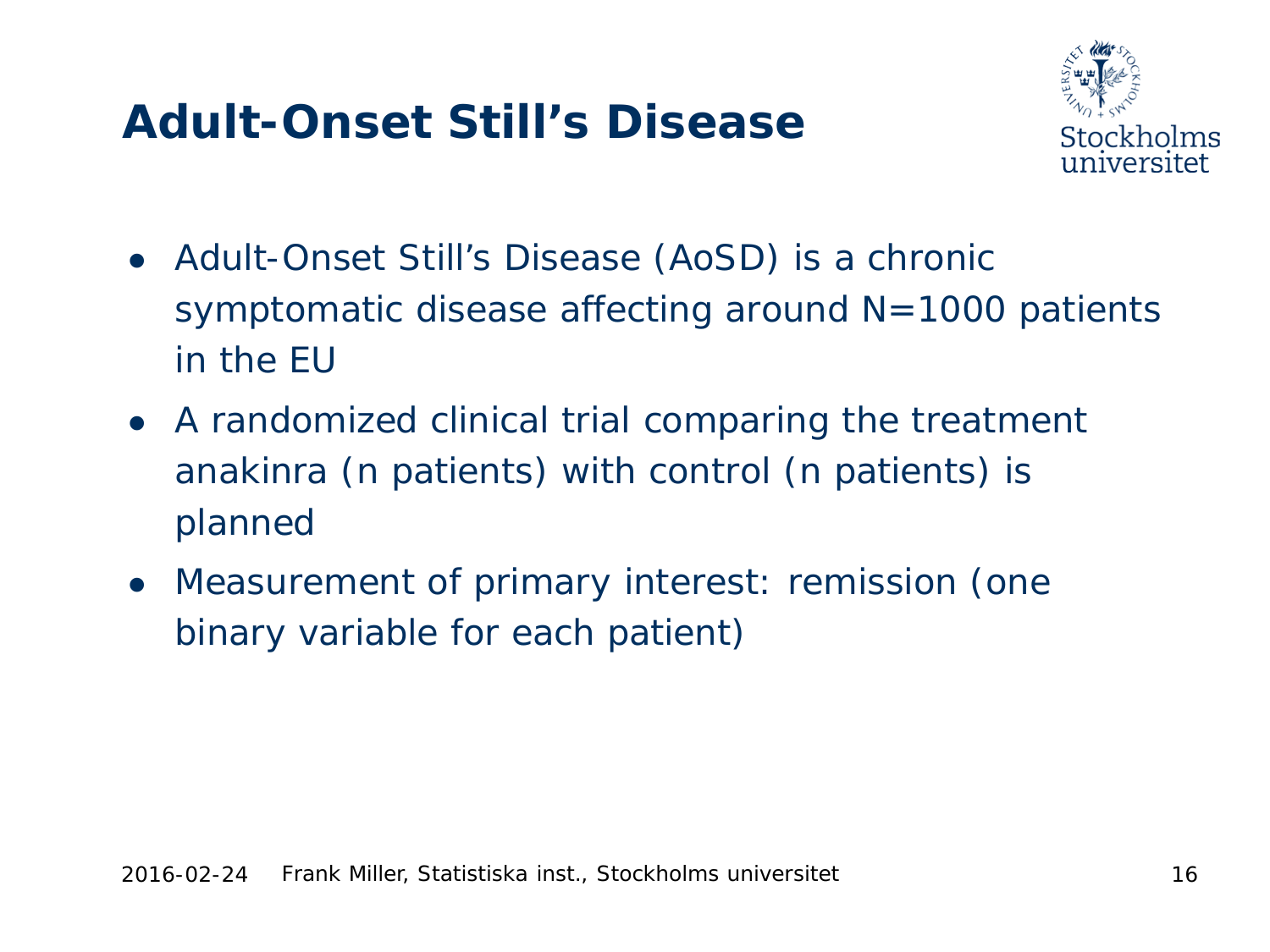### **Adult-Onset Still's Disease: Prior information**



- Meta analysis based on observational remission data for anakinra-treated patients and controls available (Hong et al., 2014):
	- **36 of 47 anakinra**-treated patients and
	- **33 of 68 controls** experienced remission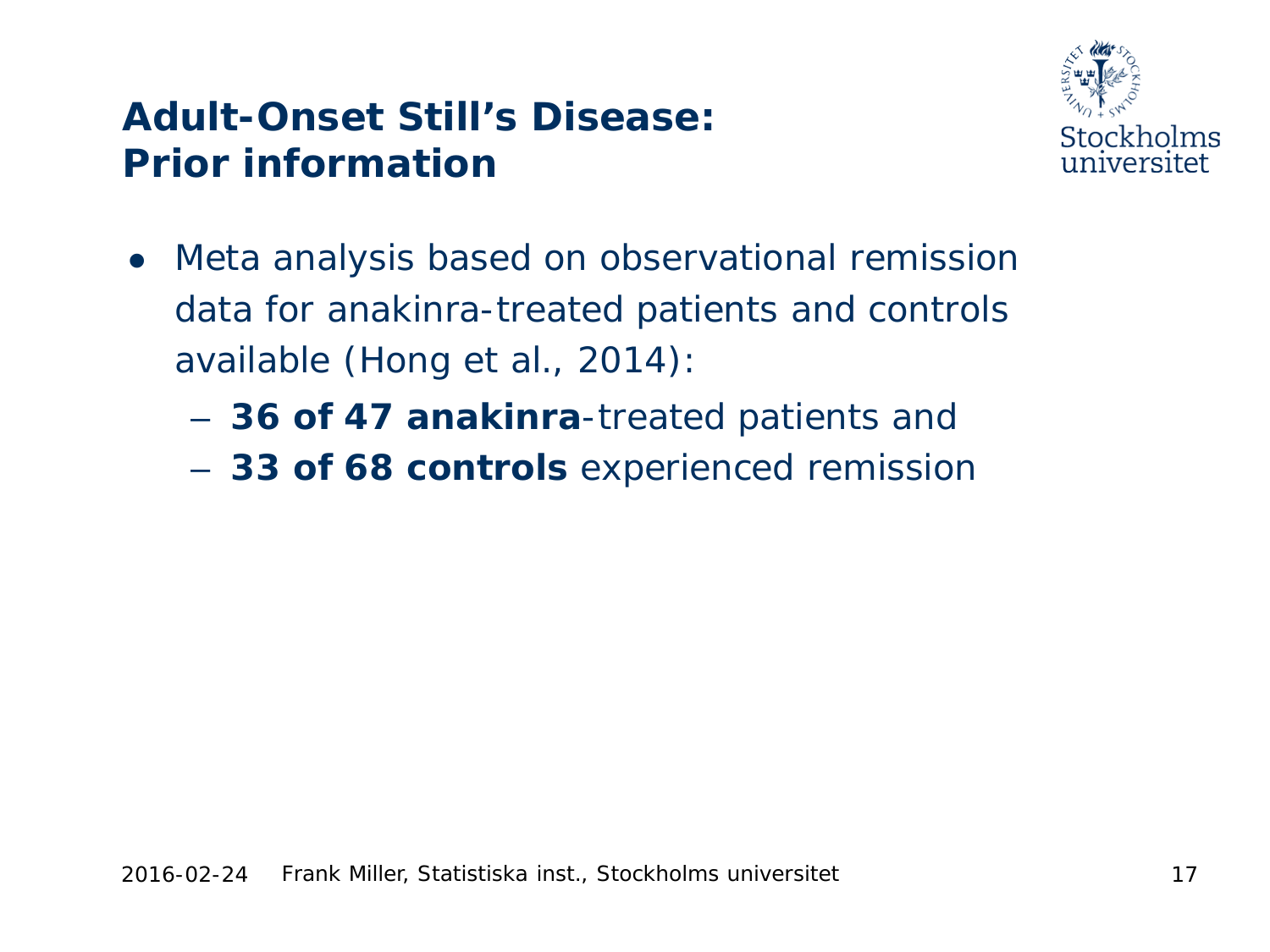### **Adult-Onset Still's Disease: Prior information**





### 2016-02-24 Frank Miller, Statistiska inst., Stockholms universitet 18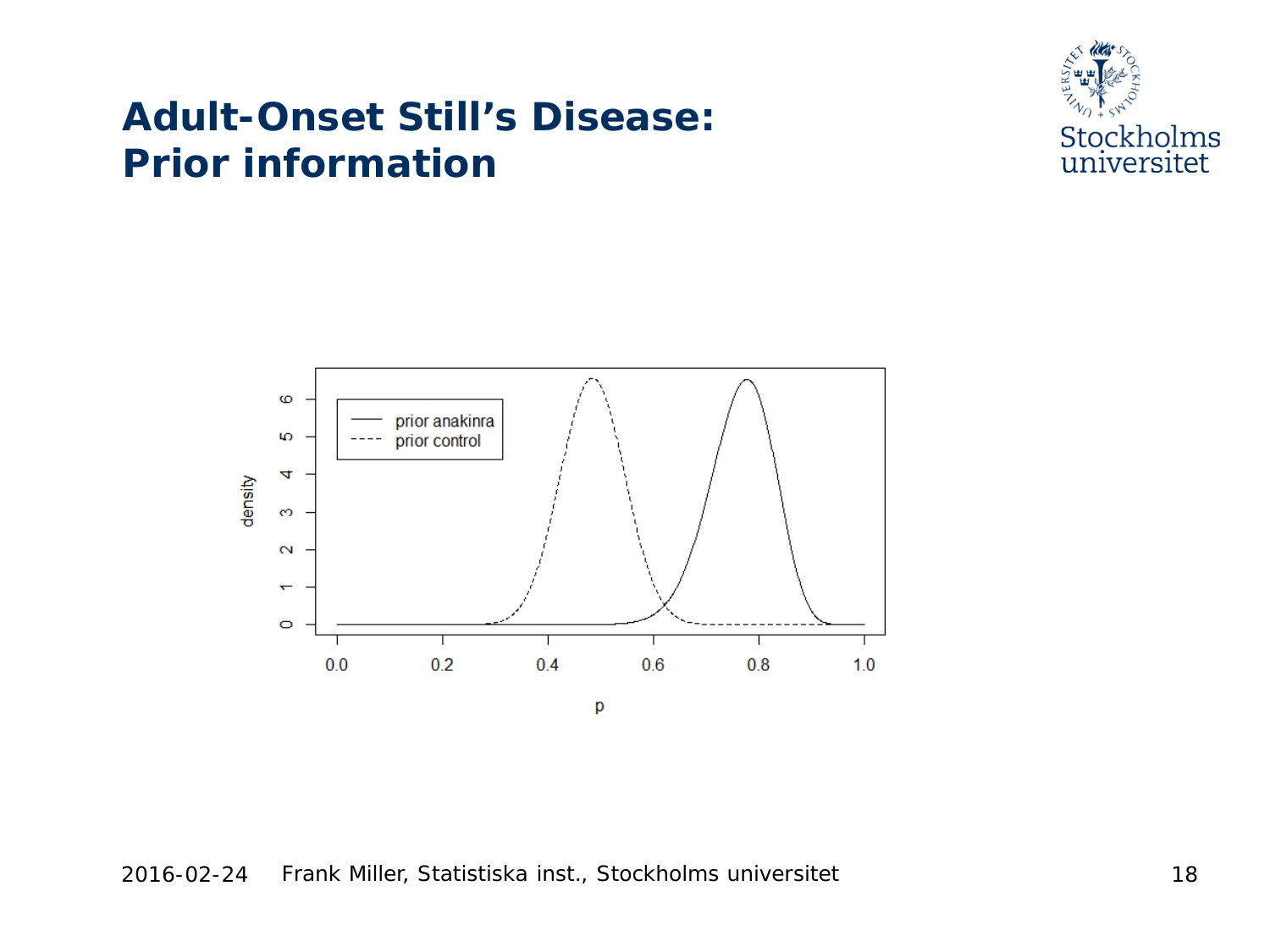### **Adult-Onset Still's Disease: Gain function**



• Gain for patients in the trial:  $p - 0.05$ , gain for patients outside-trial:  $p - 0.01$ ,

 $p =$  remission rate ( $p=p_1$  anakinra,  $p=p_2$  control)

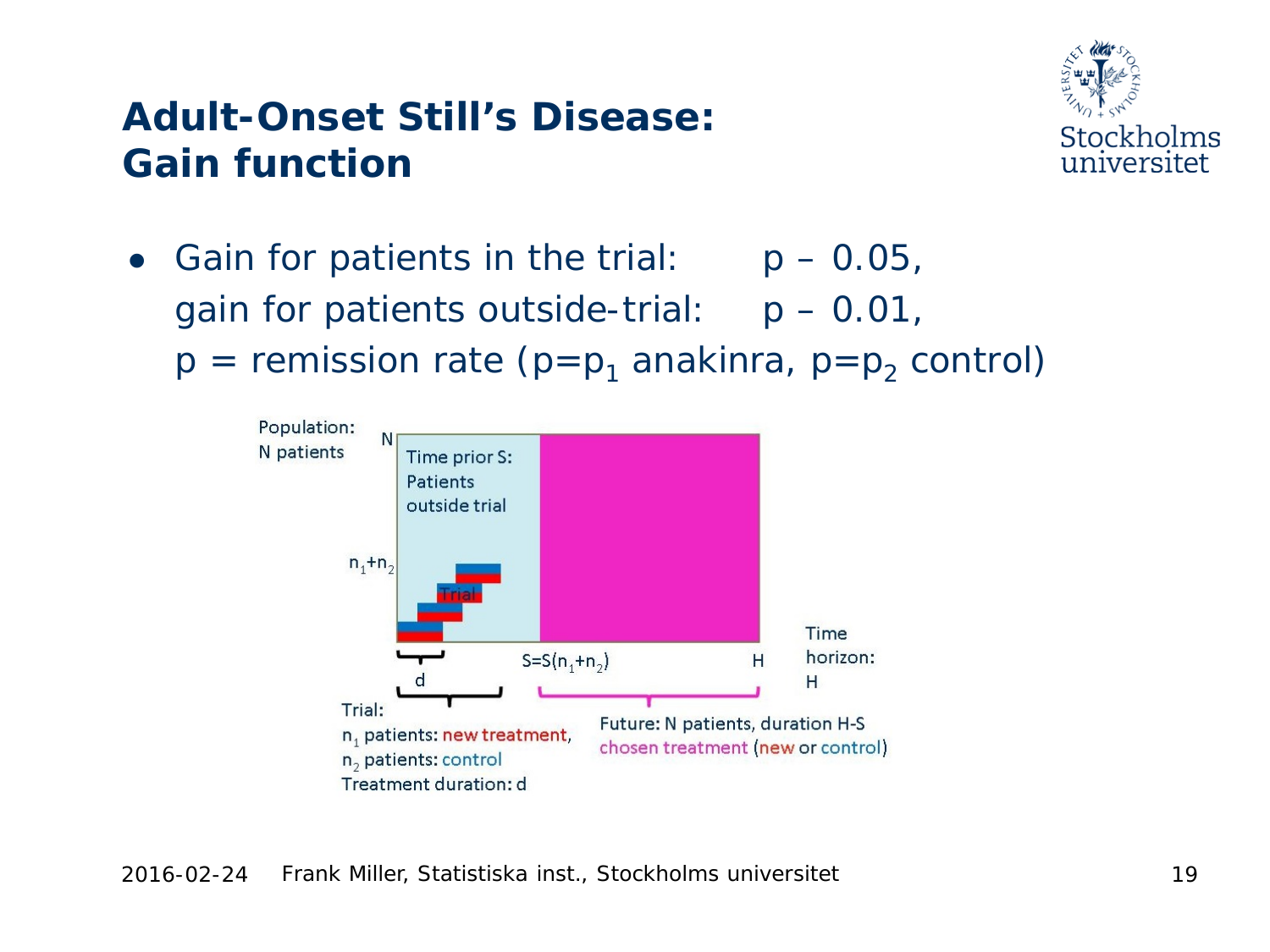### **Adult-Onset Still's Disease: Sample sizes**



- Traditional approach: n=46
- Assurance approach:  $n=56$ (where alpha= $0.05$ , 1-beta= $0.8$ )
- Decision-theoretic approach:  $n=0$  (!)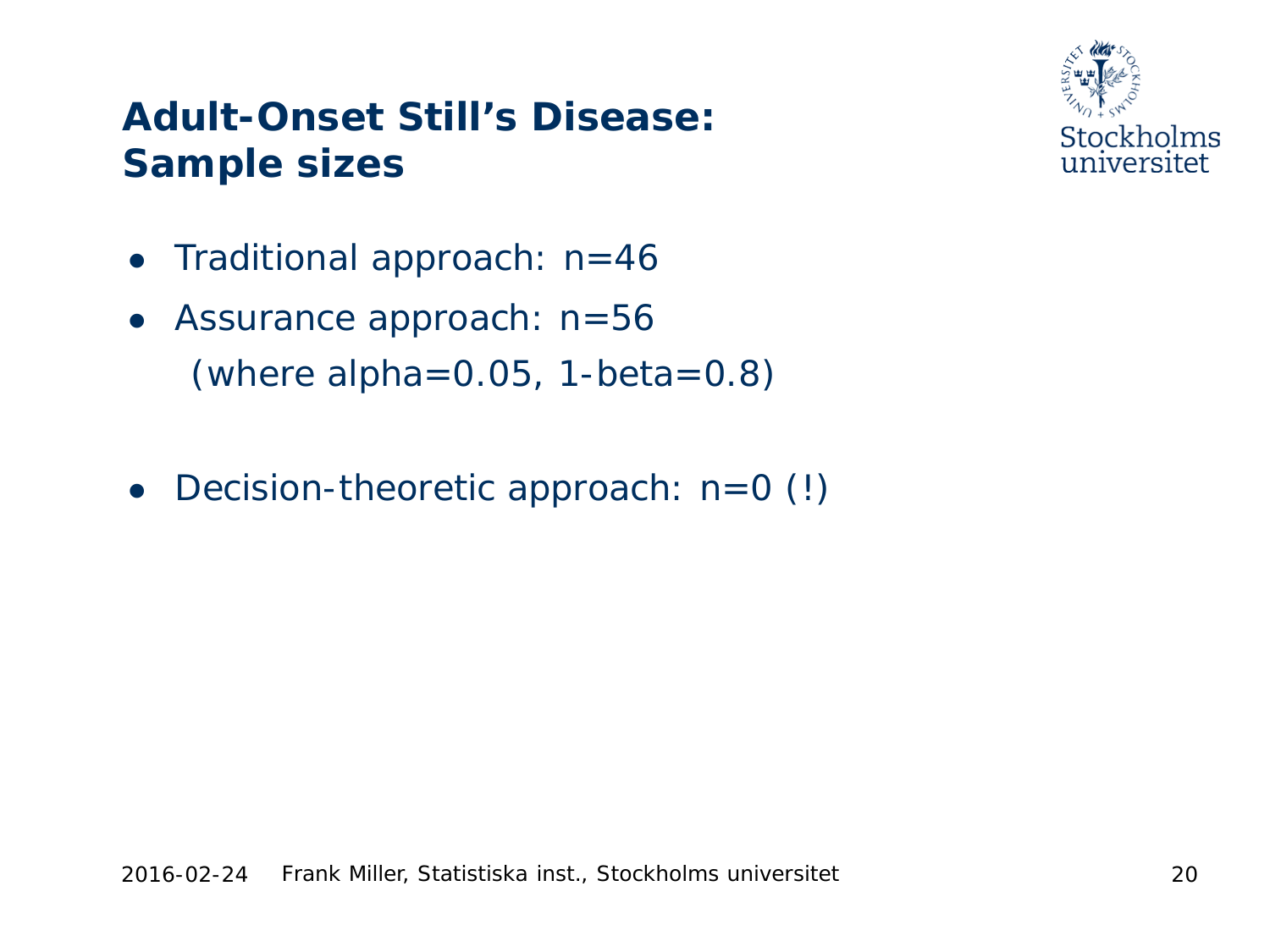### **Theoretical results for optimal decisiontheoretic sample size**



- General context (Stallard et al., 2016):
	- Clinical study: one- or two-sample case
	- Observed variable has distribution from oneparameter exponential family (includes binomial and normal case)
	- Unknown parameter has prior distribution of conjugate form
	- Gain function in study h<sub>i</sub>, after study g<sub>i</sub> for treatment  $i=1,2$
	- Size of population: N
- The optimal sample size(s) is/are of order  $N^{1/2}$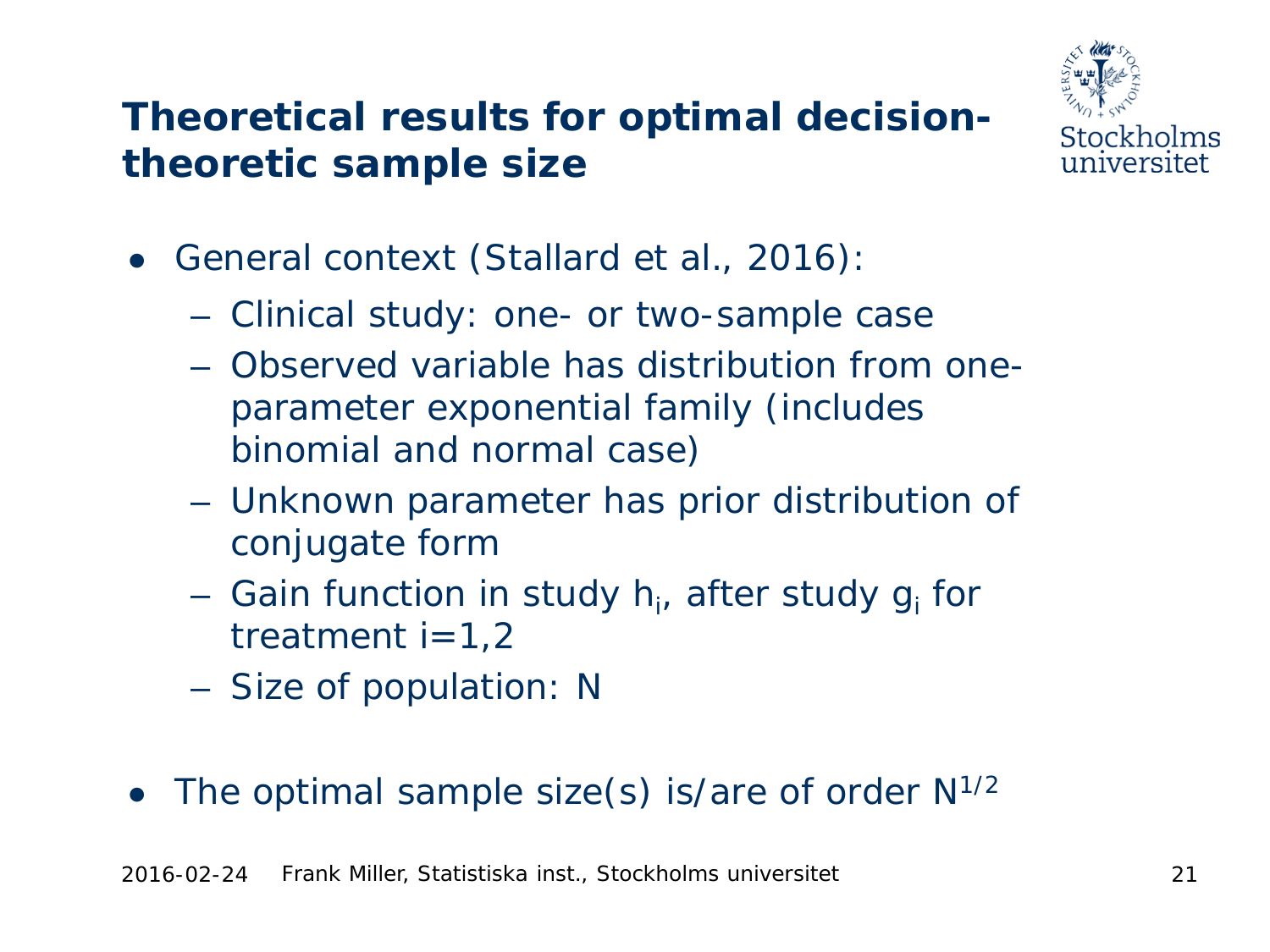### **Theoretical results for optimal decisiontheoretic sample size**



• Expressions for optimal sample sizes in the general situation (Stallard et al., 2016):

$$
n_1^* = \sqrt{\frac{N \int v_1(g_1^{-1}(g_2(\xi_2)))g_1'(g_1^{-1}(g_2(\xi_2)))\pi(g_1^{-1}(g_2(\xi_2)), \xi_2)d\xi_2}{2(E_0(\max_{i=1,2} g_i(\xi_i)) - E_0(h_1(\xi_1)))}}
$$

$$
n_2^* = \sqrt{\frac{N \int v_2(g_2^{-1}(g_1(\xi_1)))g_2'(g_2^{-1}(g_1(\xi_1)))\pi(\xi_1, g_2^{-1}(g_1(\xi_1)))d\xi_1}{2(E_0(\max_{i=1,2} g_i(\xi_i)) - E_0(h_2(\xi_2)))}}
$$